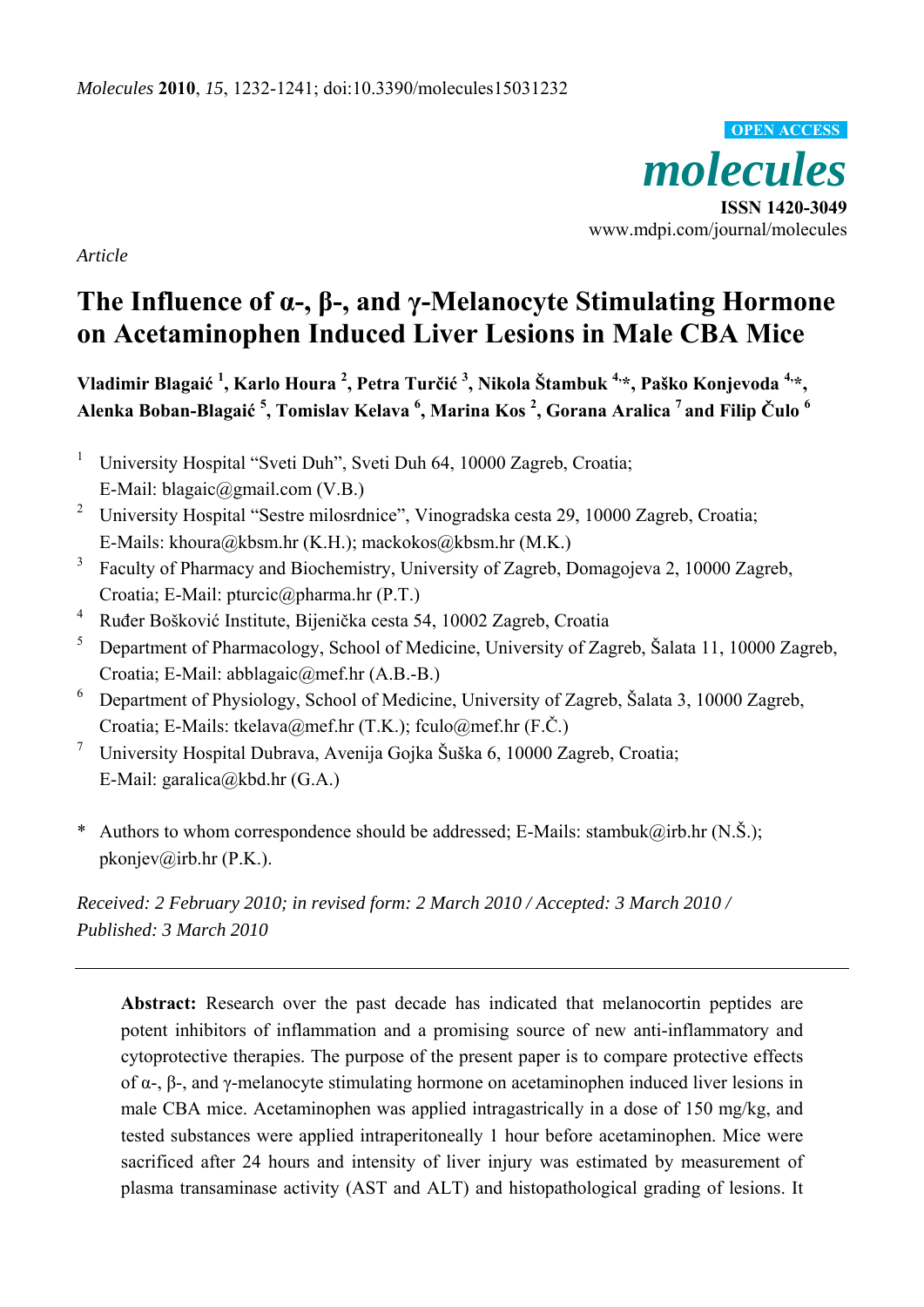was found that  $\alpha$ -,  $\beta$ -, and  $\gamma$ -MSH decrease intensity of lesions by both criteria in a dosedependent manner.

**Keywords:** melanocortins; alpha-MSH; beta-MSH; gamma-MSH; acetaminophen; liver

## **1. Introduction**

Acute and chronic inflammatory disorders of the liver are among the greatest challenges of hepatology [1]. Despite some progress in the prevention and pharmacotherapy of such conditions, the development of more effective drugs is still expected [2]. Research over the past decade indicates that melanocortin peptides are potent inhibitors of inflammation and a promising source of new antiinflammatory and cytoprotective therapies [3,4]. The most investigated peptide from this group is  $\alpha$ melanocyte stimulating hormone (α-MSH), which exhibits anti-inflammatory effects in a different animal models of acute and chronic inflammation [2,3,5–10]. α-MSH is generated by proteolysis from larger precursor hormone called proopiomelanocortin (POMC) [3,4]. POMC is the source of other bioactive hormones that share structural homology with  $\alpha$ -MSH, including ACTH, β-MSH, and γ-MSH. Peptide sequences of the natural melanocortins are listed in Scheme 1.

**Scheme 1.** Peptide sequences of ACTH, α-MSH, β-MSH, and γ-MSH. The common amino acid motif sequence (**HFRW**) is depicted by bold characters [3,4].

| <b>ACTH</b>   | <b>SYSMEHERWGKPVGKKRRPVKVYPNGAEDESAEAFPLEF</b> |
|---------------|------------------------------------------------|
| $\alpha$ -MSH | <b>SYSMEHFRWGKPV</b>                           |
| β-MSH         | <b>AEKKDEGPYRMEHFRWGSPPKD</b>                  |
| γ-MSH         | YVMGHFRWDRFG                                   |

Melanocortins exert their effects by activating melanocortin receptors, leading to adenyl cyclase activation and subsequent increase of intracellular cAMP concentration [3,4]. This prevents activation of nuclear factor κB, and subsequently leads to reduction of pro-inflammatory mediators synthesis and adhesion molecules expression [3,4] There are five different melanocortin receptor subtypes (MC-1R to MC-5R) with a sequence homology of 39–61% and a different affinity for the natural melanocortin peptides [3,4] and their receptors (Table 1). β-MSH is an agonist for MC-1R, MC-3R and MC-4R [11,12]. The purpose of the present paper is to compare protective effects of  $\alpha$ -,  $\beta$ -, and  $\gamma$ -MSH on acetaminophen induced liver lesions in male CBA mice, a standard *screening* procedure for potential hepatoprotective drugs. Beneficial effects of α-MSH have been observed in models of liver fibrosis and necroinflammation [13–16]. However, there are no data concerning the role and effects of β- and γ-MSH in necroinflammatory liver lesions. Acetaminophen (APAP) produces liver lesions *via* its reactive metabolite *N*-acetyl-*p*-benzoquinone imine (NAPQI) [17]. Covalent binding of NAPQI leads to disruption of important intracellular proteins and to damage of centrilobular regions of liver after overdose [18]. The loss of cellular integrity is accompanied with the release of intracellular content possessing proinflammatory and hydrolytic capabilities, and a subsequent liberation of numerous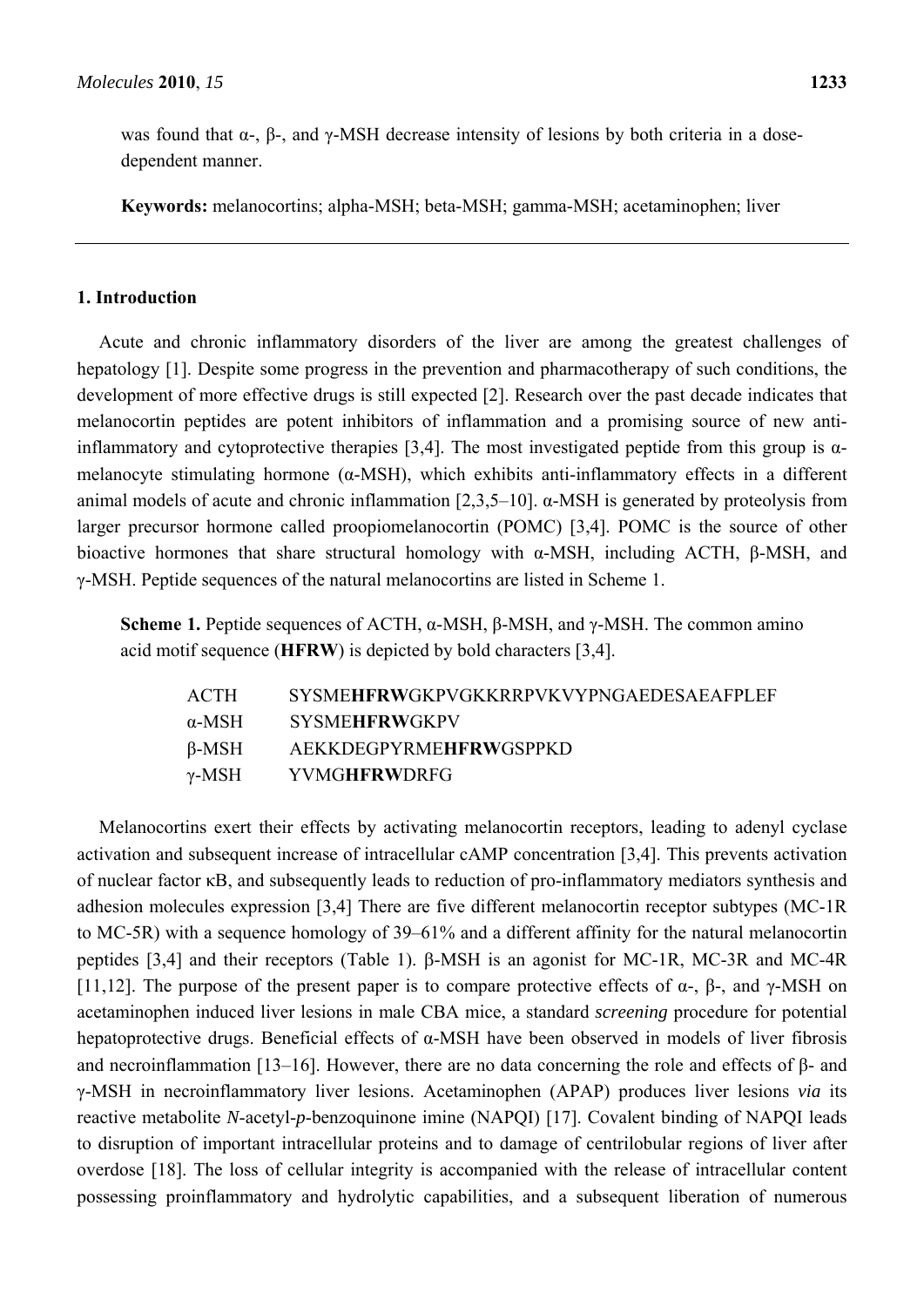cytokine and chemokine mediators from nonparenchymal and nonhepatic cell types [17]. The most prominent proinflammatory mediators in APAP-mediated liver injury are TNF, Fas, interleukin 6, 8, and 11, leukemia inhibitory factor, oncostatin M, and macrophage migration inhibitory factor, MIP-2, MCP-1 [17]. Also, the influx of activated cells such as macrophages, neutrophils, and monocytes contributes to the complexity of events [17]. The final result is the strong inflammatory response of the liver [17].

| Receptor | <b>Affinity of agonists</b>                 |
|----------|---------------------------------------------|
| subtype  |                                             |
| $MC-1R$  | $\alpha$ -MSH > ACTH >> $\gamma$ -MSH       |
| $MC-2R$  | <b>ACTH</b>                                 |
| $MC-3R$  | $\gamma$ -MSH = ACTH $\geq \alpha$ -MSH     |
| $MC-4R$  | $\alpha$ -MSH = ACTH >> $\gamma$ -MSH       |
| $MC-5R$  | $\alpha$ -MSH $\geq$ ACTH $>$ $\gamma$ -MSH |

**Table 1.** Melanocortin receptor subtypes and affinity of their ligands [3,4].

## **2. Results and Discussion**

The effects of  $\alpha$ -,  $\beta$ -, and  $\gamma$ -MSH in APAP-mediated liver injury were estimated by measurement of plasma transaminase activity and histopathological grading of liver lesions [19–23].

### *2.1. Plasma transaminase activity*

The results of aspartate aminotransferase (AST) and alanine aminotransferase (ALT) activity in plasma 24 hours after APAP administration suggest that all tested substances ( $\alpha$ -,  $\beta$ -, and  $\gamma$ -MSH) have protective effects (Table 2 and Table 3).

**Table 2.** Aspartate aminotransferase activity (U/L) in plasma 24 h after acetaminophen administration (150 mg/kg i.g.). Tested substances were given intraperitoneally 1 h before acetaminophen. P value is a result of comparison with the control group (Steel's test).

| <b>Substance</b>                                 | Mean   | <i>SD</i> | <b>Median</b> | P value |
|--------------------------------------------------|--------|-----------|---------------|---------|
| Control 0.9% NaCl                                | 6767.3 | 6468.6    | 5434.0        |         |
| $\alpha$ -MSH 6 × 10 <sup>-8</sup> mol/kg*       | 4880.4 | 3891.4    | 3691.0        | 0.998   |
| $\alpha$ -MSH 3 × 10 <sup>-7</sup> mol/kg*       | 2613.9 | 1114.9    | 2368.5        | 0.999   |
| $\alpha$ -MSH 6 × 10 <sup>-7</sup> mol/kg*       | 1418.5 | 1228.4    | 905.5         | 0.398   |
| $\alpha$ -MSH 1.5 × 10 <sup>-6</sup> mol/kg*     | 539.5  | 459.6     | 414.0         | 0.017   |
| $\alpha$ -MSH 3 × 10 <sup>-6</sup> mol/kg        | 8845.0 | 8311.0    | 7788.0        | 0.995   |
| $\beta$ -MSH 5 × 10 <sup>-8</sup> mol/kg         | 881.9  | 900.4     | 669.5         | 0.145   |
| $\beta$ -MSH 1 × 10 <sup>-7</sup> mol/kg         | 182.0  | 49.3      | 181.5         | 0.003   |
| $\beta$ -MSH 2 × 10 <sup>-7</sup> mol/kg         | 578.5  | 268.6     | 446.0         | 0.030   |
| $\beta$ -MSH 4 × 10 <sup>-7</sup> mol/kg         | 894.4  | 954.4     | 459.0         | 0.070   |
| $\gamma$ -MSH 5 $\times$ 10 <sup>-8</sup> mol/kg | 252.1  | 197.9     | 173.5         | 0.004   |
| $\gamma$ -MSH 1 × 10 <sup>-7</sup> mol/kg        | 135.3  | 17.6      | 138.0         | 0.003   |
| $\gamma$ -MSH 2 × 10 <sup>-7</sup> mol/kg        | 197.4  | 63.2      | 175.0         | 0.003   |
| $\gamma$ -MSH 4 × 10 <sup>-7</sup> mol/kg        | 506.3  | 344.7     | 473.5         | 0.023   |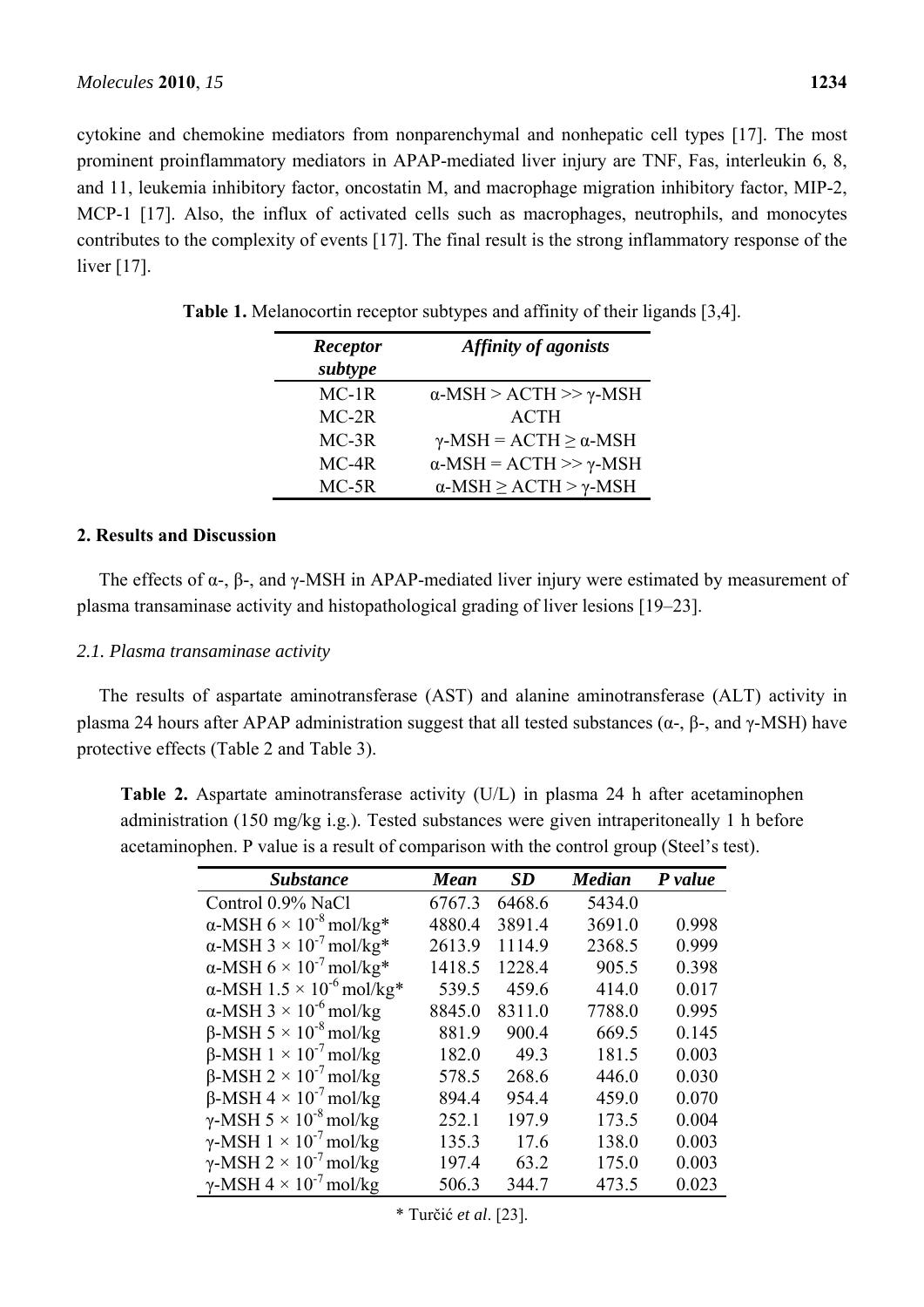| <b>Substance</b>                                 | Mean    | SD      | <b>Median</b> | P value |
|--------------------------------------------------|---------|---------|---------------|---------|
| Control 0.9% NaCl                                | 9550.0  | 9213.2  | 7321.5        |         |
| $\alpha$ -MSH 6 × 10 <sup>-8</sup> mol/kg*       | 8983.7  | 4654.4  | 7901.0        | 0.962   |
| $\alpha$ -MSH 3 × 10 <sup>-7</sup> mol/kg*       | 4292.0  | 1422.1  | 3945.0        | 0.999   |
| $\alpha$ -MSH 6 × 10 <sup>-7</sup> mol/kg*       | 2671.3  | 2235.1  | 2167.5        | 0.390   |
| $\alpha$ -MSH 1.5 × 10 <sup>-6</sup> mol/kg*     | 585.8   | 1424.1  | 89.0          | 0.012   |
| $\alpha$ -MSH 3 × 10 <sup>-6</sup> mol/kg        | 16853.0 | 10676.0 | 18100.0       | 0.397   |
| $\beta$ -MSH 5 $\times$ 10 <sup>-8</sup> mol/kg  | 2766.5  | 2693.6  | 2119.0        | 0.270   |
| $\beta$ -MSH 1 × 10 <sup>-7</sup> mol/kg         | 55.3    | 17.7    | 56.5          | 0.003   |
| $\beta$ -MSH 2 × 10 <sup>-7</sup> mol/kg         | 811.4   | 440.6   | 808.5         | 0.003   |
| $\beta$ -MSH 4 × 10 <sup>-7</sup> mol/kg         | 2368.5  | 3033.9  | 1322.0        | 0.041   |
| $\gamma$ -MSH 5 $\times$ 10 <sup>-8</sup> mol/kg | 107.8   | 52.0    | 82.0          | 0.003   |
| $\gamma$ -MSH 1 × 10 <sup>-7</sup> mol/kg        | 75.8    | 23.5    | 82.5          | 0.003   |
| $\gamma$ -MSH 2 × 10 <sup>-7</sup> mol/kg        | 85.1    | 37.5    | 80.5          | 0.003   |
| $\gamma$ -MSH 4 × 10 <sup>-7</sup> mol/kg        | 340.4   | 216.0   | 340.0         | 0.003   |
|                                                  |         |         |               |         |

**Table 3.** Alanine aminotransferase activity (U/L) in plasma 24 h after acetaminophen administration (150 mg/kg i.g). Tested substances were given intraperitoneally 1 h before acetaminophen. P value is a result of comparison with the control group (Steel's test).

\* Turčić *et al*. [23].

It must be observed that the protective effect of tested substances has the U-shaped dose-response, a common finding in the field of peptide research [24]. The optimal protective dose for the α-MSH was  $1.5 \times 10^{-6}$  mol/kg, for β-MSH  $1 \times 10^{-7}$  mol/kg, and  $1 \times 10^{-7}$  mol/kg for γ-MSH. The increase in dose was followed by diminishing of protective effects. This finding is usually explained as a result of nonspecific binding of tested substance to other receptors and molecules.

## *2.2. Histopathological analysis of liver lesions*

Histopathological analysis of liver lesions is considered as the gold standard when defining protective or toxical effects [25]. Two scales were used to grade presence and intensity of liver lesions. The first scale is based on grading of the liver lesions from 0-5, proposed by Silva *et al*. [21]. The second scale is based on the first scale, but simply considers sections with scores ≥3 as significant liver lesions [21,22]. Results of the histopathological grading are presented in Table 4, Table 5, and Figure 1. Both scales confirm results of the transaminase activity, and the U-shaped dose-responses are also observed.

The optimal protective dose of α-MSH was  $1.5 \times 10^{-6}$  mol/kg, for β-MSH  $1 \times 10^{-7}$  mol/kg, and  $1 \times 10^{-7}$  for γ-MSH. This data confirm the hepatoprotective effects of α-MSH observed in previously published papers [13–16], but also suggest that potency and efficacy of β- and γ-MSH in this model may even surpass that of  $α$ -MSH.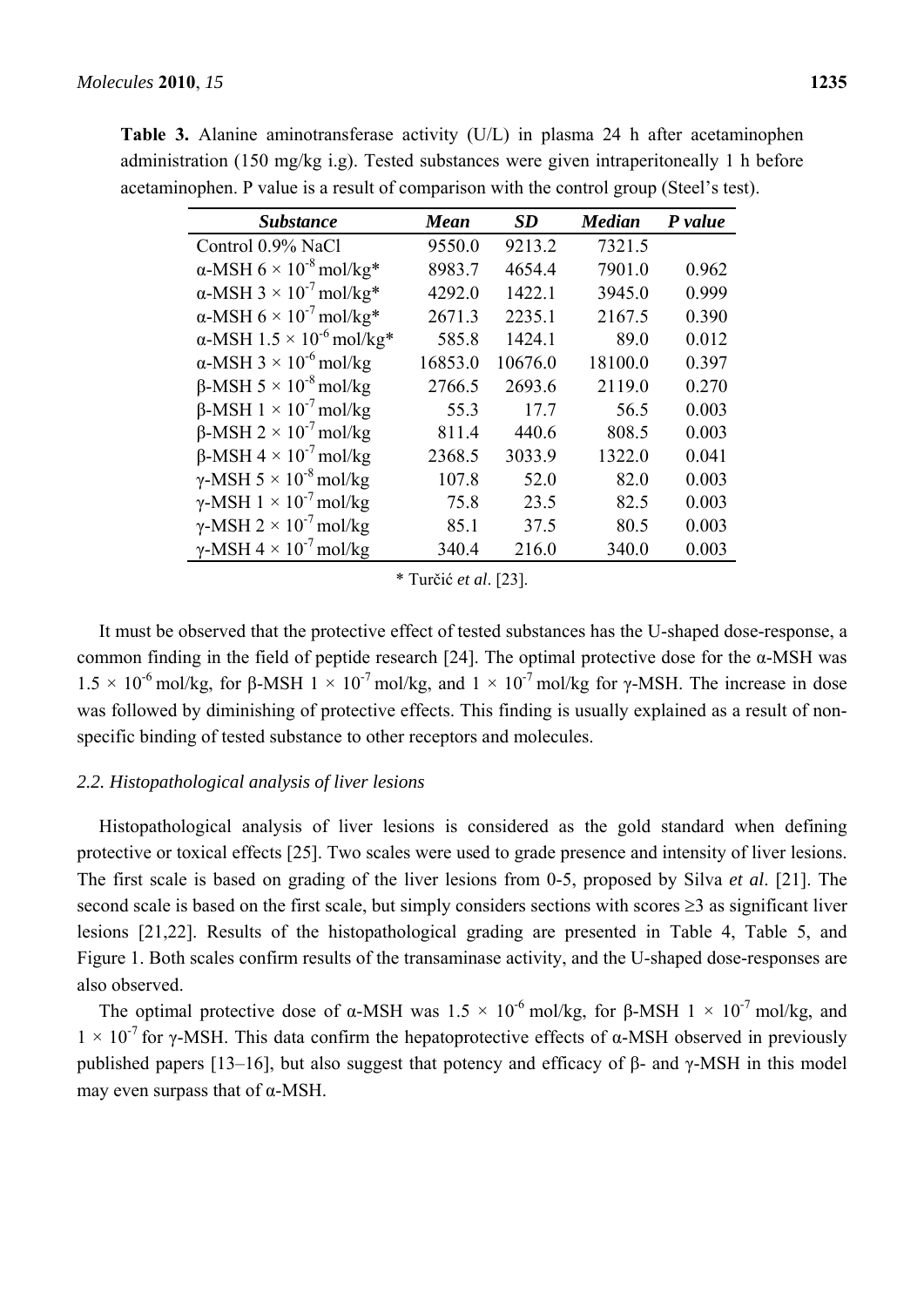**Table 4.** Intensity of liver lesions 24 h after acetaminophen administration (150 mg/kg i.g.). Tested substances were given intraperitoneally 1 h before acetaminophen. P value is a result of comparison with the control group (Steel's test).

| <b>Substance</b>                                 | Mean | <b>SD</b> | <b>Median</b> | P value |
|--------------------------------------------------|------|-----------|---------------|---------|
| Control 0.9% NaCl                                | 4.00 | 1.20      | 4.5           |         |
| $\alpha$ -MSH 6 × 10 <sup>-8</sup> mol/kg*       | 4.17 | 0.98      | 4.5           | 0.999   |
| $\alpha$ -MSH 3 × 10 <sup>-7</sup> mol/kg*       | 3.33 | 0.52      | 3.0           | 0.5600  |
| $\alpha$ -MSH 6 × 10 <sup>-7</sup> mol/kg*       | 2.29 | 0.49      | 2.0           | 0.0320  |
| $\alpha$ -MSH 1.5 × 10 <sup>-6</sup> mol/kg*     | 2.00 | 0.76      | 2.0           | 0.0178  |
| $\alpha$ -MSH 3 × 10 <sup>-6</sup> mol/kg        | 5.00 | 00        | 5.0           | 0.456   |
| $\beta$ -MSH 5 × 10 <sup>-8</sup> mol/kg         | 2.38 | 0.74      | 2.5           | 0.0471  |
| $\beta$ -MSH 1 × 10 <sup>-7</sup> mol/kg         | 0.63 | 0.52      | 10            | 0.0021  |
| $\beta$ -MSH 2 × 10 <sup>-7</sup> mol/kg         | 1.00 | 1.07      | 1.0           | 0.0043  |
| $\beta$ -MSH 4 × 10 <sup>-7</sup> mol/kg         | 2.00 | 1.31      | 2 0           | 0.0410  |
| $\gamma$ -MSH 5 $\times$ 10 <sup>-8</sup> mol/kg | 1.00 | 0.54      | 1.0           | 0.0023  |
| $\gamma$ -MSH 1 × 10 <sup>-7</sup> mol/kg        | 0.25 | 0.46      | 0.0           | 0.0019  |
| $\gamma$ -MSH 2 × 10 <sup>-7</sup> mol/kg        | 0.25 | 0.46      | 0.0           | 0.0019  |
| $\gamma$ -MSH 4 × 10 <sup>-7</sup> mol/kg        | 0.50 | 0.76      | 0.0           | 0.0026  |

\* Turčić *et al*. [23].

**Table 5.** Number and percentage of animals with histopathology score  $\geq$  3, 24 h after acetaminophen administration (150 mg/kg i.g.). Tested substances were given intraperitoneally 1 h before acetaminophen. P value is a result of comparison with the control group (Fisher exact probability test).

| <b>Substance</b>                                 | Histopathology score $\geq$ 3 | P value |
|--------------------------------------------------|-------------------------------|---------|
| Control 0.9% NaCl                                | $7/8$ $(87.5\%)$              |         |
| $\alpha$ -MSH 6 × 10 <sup>-8</sup> mol/kg        | $6/6$ (100%)                  | 0.999   |
| $\alpha$ -MSH 3 × 10 <sup>-7</sup> mol/kg        | $6/6$ (100%)                  | 0.560   |
| $\alpha$ -MSH 6 × 10 <sup>-7</sup> mol/kg        | $2/7$ (28.6%)                 | 0.032   |
| $\alpha$ -MSH 1.5 × 10 <sup>-6</sup> mol/kg      | $2/8$ (25.0%)                 | 0.018   |
| $\alpha$ -MSH 3 × 10 <sup>-6</sup> mol/kg        | $8/8$ (100%)                  | 0.999   |
| $\beta$ -MSH 5 × 10 <sup>-8</sup> mol/kg         | $4/8$ (50.0%)                 | 0.047   |
| $\beta$ -MSH 1 × 10 <sup>-7</sup> mol/kg         | $0/8$ (0.00%)                 | 0.002   |
| $\beta$ -MSH 2 × 10 <sup>-7</sup> mol/kg         | $0/8$ (0.00%)                 | 0.004   |
| $\beta$ -MSH 4 × 10 <sup>-7</sup> mol/kg         | $3/8$ (37.5%)                 | 0.041   |
| $\gamma$ -MSH 5 $\times$ 10 <sup>-8</sup> mol/kg | $0/8$ (0.00%)                 | 0.002   |
| $\gamma$ -MSH 1 × 10 <sup>-7</sup> mol/kg        | $0/8$ (0.00%)                 | 0.002   |
| $\gamma$ -MSH 2 $\times$ 10 <sup>-7</sup> mol/kg | $0/8$ (0.00%)                 | 0.002   |
| $\gamma$ -MSH 4 $\times$ 10 <sup>-7</sup> mol/kg | $0/8$ (0.00%)                 | 0.003   |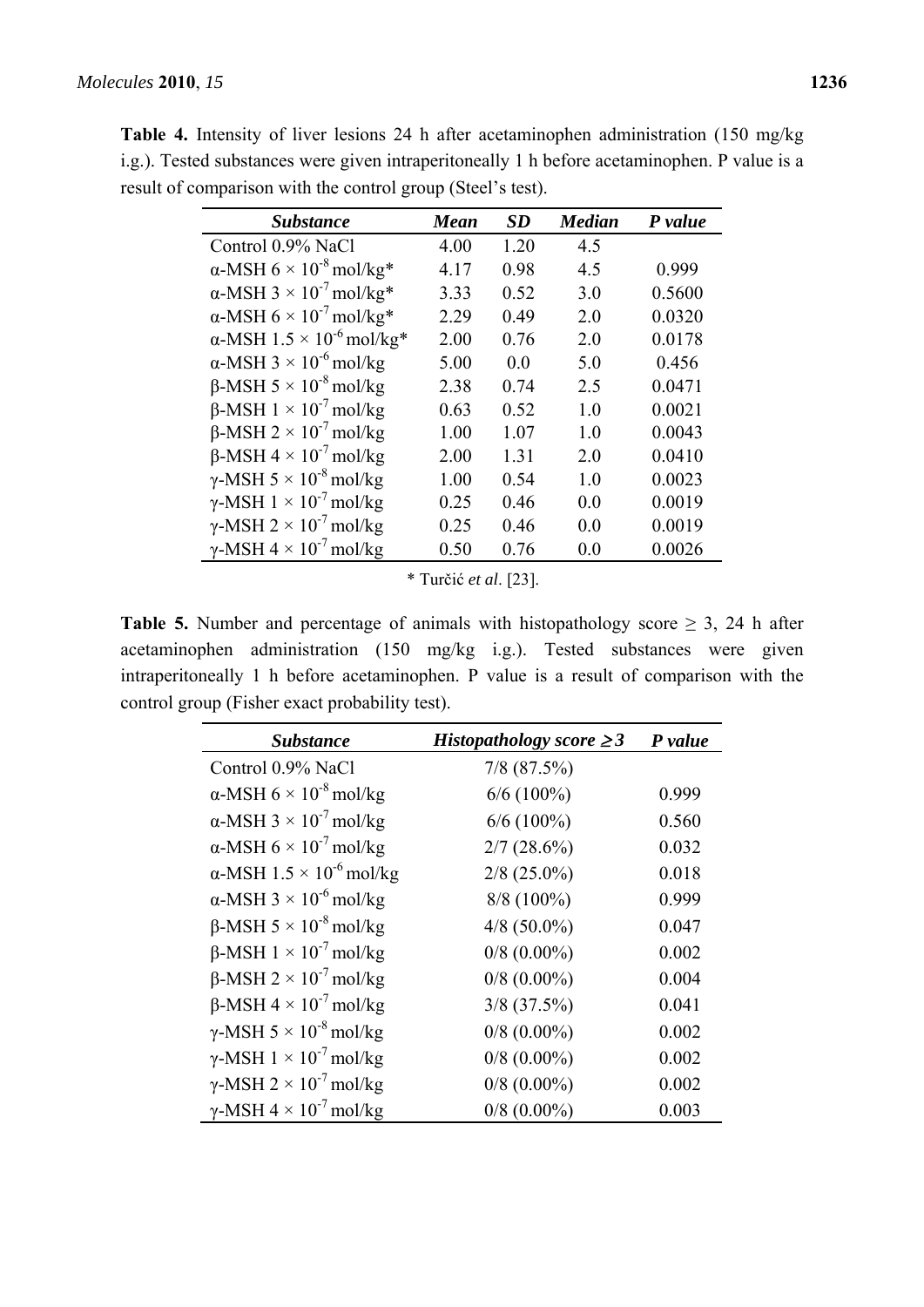

α-MSH is the principal agonist with high affinity for all melanocortins receptors (except MC-2R) [3,4]. Affinity measures how strongly a ligand binds to a receptor, but *in vivo* tests determine whether a compound has the desired physiological effects [26]. We observed (Tables 2–5, Figure 1) that β-MSH and γ-MSH have much stronger hepatoprotective effects then α-MSH, using criteria of potency and efficacy [26,27]. *In vivo* order of β-MSH and γ-MSH potencies may be modified by several confounding factors including differences in metabolic degradation, and action via non-MC receptor mechanisms [28]. MC-3R is thought to be the only melanocortin receptor with sufficient affinity for γ-MSH. It is known to be present in the gut [12], but its presence in the liver of CBA mice remains to be determined. The use of selective antagonists could identify the role of individual melanocortins and their receptor subtypes (MC-1R - MC-5R) in acetaminophen-induced hepatotoxicity.

# **3. Experimental**

# *3.1. Animals*

Male CBA mice, bred at Ruđer Bošković Institute, aged 12–16 weeks, were used in the experiment. They were maintained under standard laboratory conditions, with free access to water and commercially available murine food pellets (4RF21, Mucedola, Milan, Italy)

# *3.2. Substances*

Pure acetaminophen (APAP) from the Krka pharmaceutical company (Novo Mesto, Slovenia) was used. APAP was dissolved in a warm saline (37 °C) under mild magnetic stirring.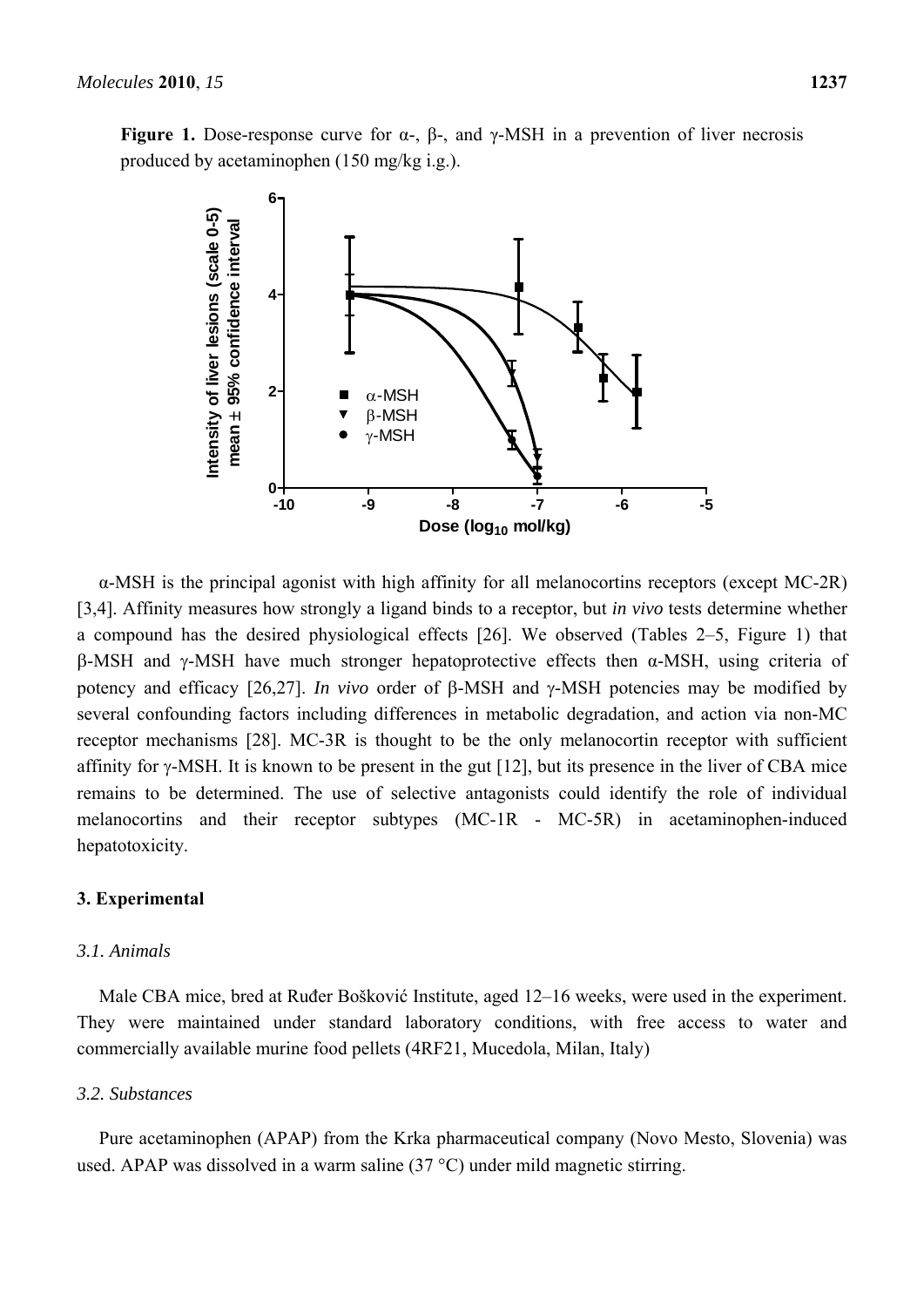$\alpha$ -MSH (Ac-SYSMEHFRWGKPV-NH<sub>2</sub>, GenScript, USA, purity > 95%) was used in five doses:  $6 \times 10^{-8}$  mol/kg (0.1 mg/kg),  $3 \times 10^{-7}$  mol/kg (0.5 mg/kg),  $6 \times 10^{-7}$  mol/kg (1 mg/kg),  $1.5 \times 10^{-6}$  mol/kg  $(2.5 \text{ mg/kg})$  and  $3 \times 10^{-6} \text{ mol/kg}$  (5 mg/kg).

β-MSH (AEKKDEGPYRMEHFRWGSPPKD, GenScript, USA, purity > 95%) was used in four doses:  $5 \times 10^{-8}$  mol/kg (0.125 mg/kg),  $1 \times 10^{-7}$  mol/kg (0.25 mg/kg),  $2 \times 10^{-7}$  mol/kg (0.5 mg/kg) and  $4 \times 10^{-7}$  mol/kg (1 mg/kg).

 $\gamma_1$ -MSH (YVMGHFRWDRF-NH<sub>2</sub>, GenScript, USA, purity > 95%) was used in four doses:  $5 \times 10^{-8}$ mol/kg (0.075 mg/kg),  $1 \times 10^{-7}$  mol/kg (0.15 mg/kg),  $2 \times 10^{-7}$  mol/kg (0.3 mg/kg) and  $4 \times 10^{-7}$  mol/kg (0.6 mg/kg).

Tested substances were dissolved in a warm (37 °C) saline solution.

#### *3.3. Treatment regimen*

Hepatitis was induced following the procedure described by Guarner *et al*., with slight modifications [19,20,23]. To induce hepatic drug-metabolizing enzymes mice were given phenobarbitone-sodium (Kemika, Zagreb, Croatia) in their drinking water for 7 days in a dose of 0.3 g/L [18,20,23]. Thereafter, mice were fasted overnight and APAP (150 mg/kg) was given intragastrically (i.g.), via a gastric tube, in a volume of 0.5 mL. Mice were re-fed after 4 hours. All tested substances were given intraperitoneally (i.p.) 1 hour before APAP administration, in a volume of 0.2 mL. Control animals were treated with saline (0.9% NaCl). The size of experimental groups was 6-8. Mice that spontaneously died were excluded from histopathological or biochemical analysis.

#### *3.4. Plasma transaminase activity*

Mice were sacrificed by decapitation 24 hours after APAP application. Heparin (250 U) was given intraperitoneally (i.p.) to each animal 15 minutes before sacrifice, and trunk blood was collected into heparinized tubes. Plasma was separated by centrifugation for 5 min at 8,000 g, and was stored at -20 °C for 24 h before transaminase activity determination. Alanine aminotransferase (ALT) and aspartate aminotransferase (AST) activity was determined by standard laboratory techniques. High standard deviations observed in the measurements of liver enzymes are typical for the experimental model of acetaminophen induced hepatotoxicity in mice, even in highly inbred animals [29,30]. Differences in the absorption and metabolism of acetaminophen between individual animals, changes in temperature, body weight and sampling of blood analytes are some of the contributing factors to high standard deviations of the measurements in small animal models [30]. However, acetaminophen is well suited to satisfy the criteria for an animal model both in terms of clinical relevance, cost, and dose-dependent toxicity [30].

#### *3.5. Histopathological analysis of liver lesions*

Sections of the liver were fixed in 10% phosphate buffered formalin, embedded in paraffin, sectioned at 4 µm, and stained with hematoxilin and eosin (H&E). Sections were examined by using light microscope at magnification  $\times$ 100. Two scales were used to grade presence and intensity of lesions [21–23].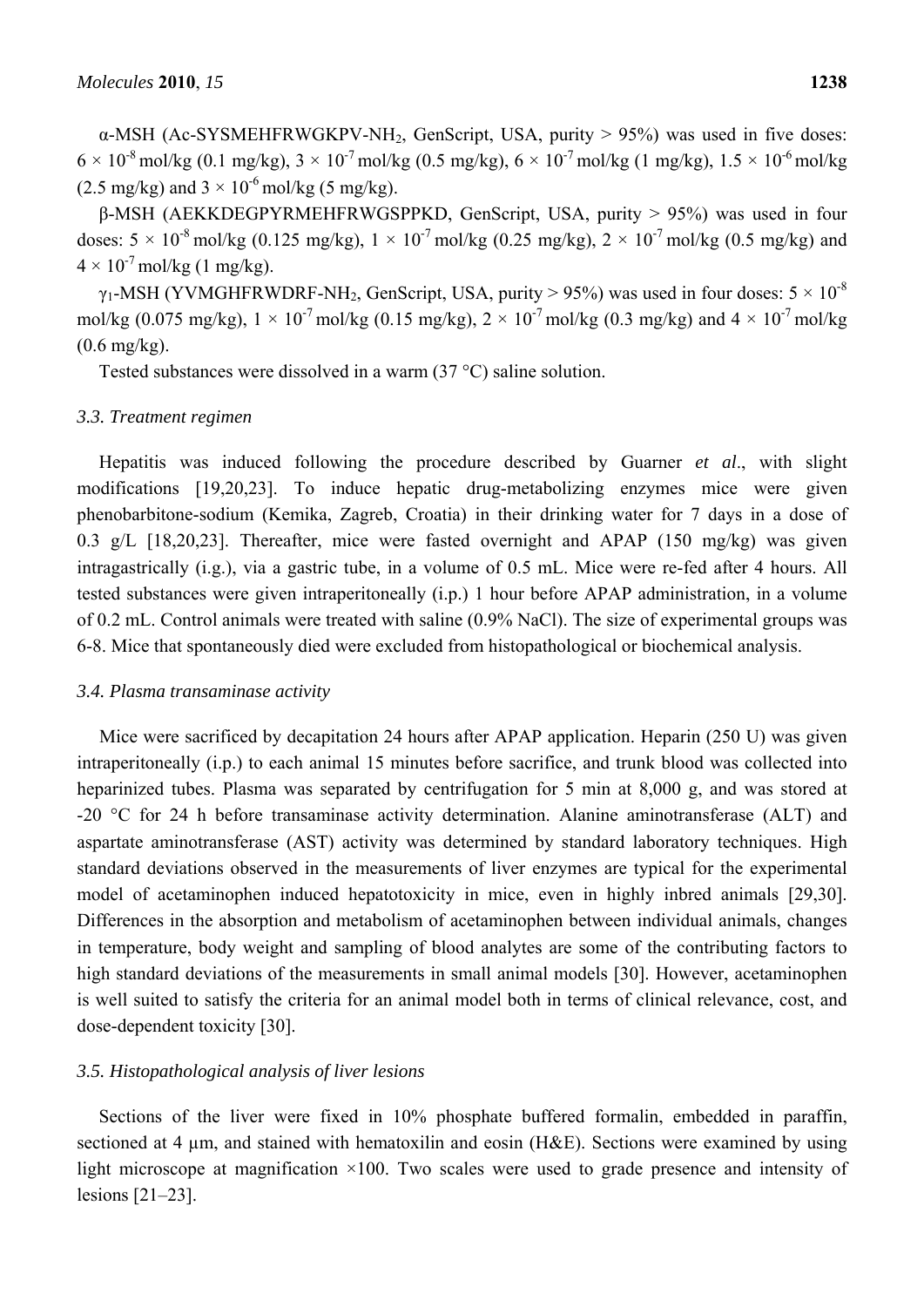The first scale is based on grades from 0–5:

- 0. no lesions
- 1. minimal lesions (individual or a few necrotic cells)
- 2. mild lesions (10–25% necrotic cells or mild diffuse degenerative lesions)
- 3. moderate lesions (25–40% necrotic or degenerative cells)
- 4. marked lesions (40–50% necrotic or degenerative cells)
- 5. severe lesions (more than 50% necrotic or degenerative cells)

The second scale is based on the first scale, but simply considers sections with scores  $\geq 3$  as significant liver lesions [22].

#### *3.6. Statistical analysis*

Plasma AST and ALT activity, as well as grade of lesions, are expressed as means, medians, and standard deviations. Difference between control and treated groups was determined using Steel's test. Difference between the groups in number of animals with histopathology score  $\geq 3$  was tested by using Fisher exact probability test. All applied tests were two-tailed. The results were considered significant if *P*-values were  $\leq 0.05$  [31]. Statistical analysis was made using KyPlot version 4 [32], and doseresponse curve was plotted using GraphPad Prism version 5 for Windows [33].

#### **4. Conclusions**

Collected results of transaminase activity and histopathological grading suggest that  $\alpha$ -,  $\beta$ , and  $\gamma$ melanocyte stimulating hormones prevent APAP-induced liver lesions. The hepatoprotective effect of α-MSH observed in previously published papers was confirmed [13–16]. However, potency and efficacy of β- and γ-MSH in this model may even surpass  $\alpha$ -MSH.

#### **Acknowledgements**

The support of the Croatian Ministry of Science, Education and Sports is gratefully acknowledged (grant No. 098-0982929-2524).

#### **References**

- 1. Kumar, V.; Abbas A.K.; Fausto, N.; Mitchell R.N. *Robbins Basic Pathology*; Saunders: Philadelphia, PA, USA, 2007; pp. 639–648.
- 2. Lange, C.; Sarrazin, C. New agents for treatment. In *Hepatology: A Clinical Textbook*; Mauss, S., Berg, T., Rockstroh, J., Sarrazin, C., Wedemeyer, H., Eds.; Flying Publisher: Düsseldorf, Germany, 2009, pp. 211–244.
- 3. Brzoska, T.; Luger, T.A.; Maaser, C.; Abels, C.; Böhm, M. Alpha-melanocyte-stimulating hormone and related tripeptides: biochemistry, antiinflammatory and protective effects *in vitro* and *in vivo*, and future perspectives for the treatment of immune-mediated inflammatory diseases. *Endocr. Rev.* **2008**, *29*, 581–602.
- 4. Getting, S.J. Targeting melanocortin receptors as potential novel therapeutics. *Pharmacol. Ther.* **2006**, *111*, 1–15.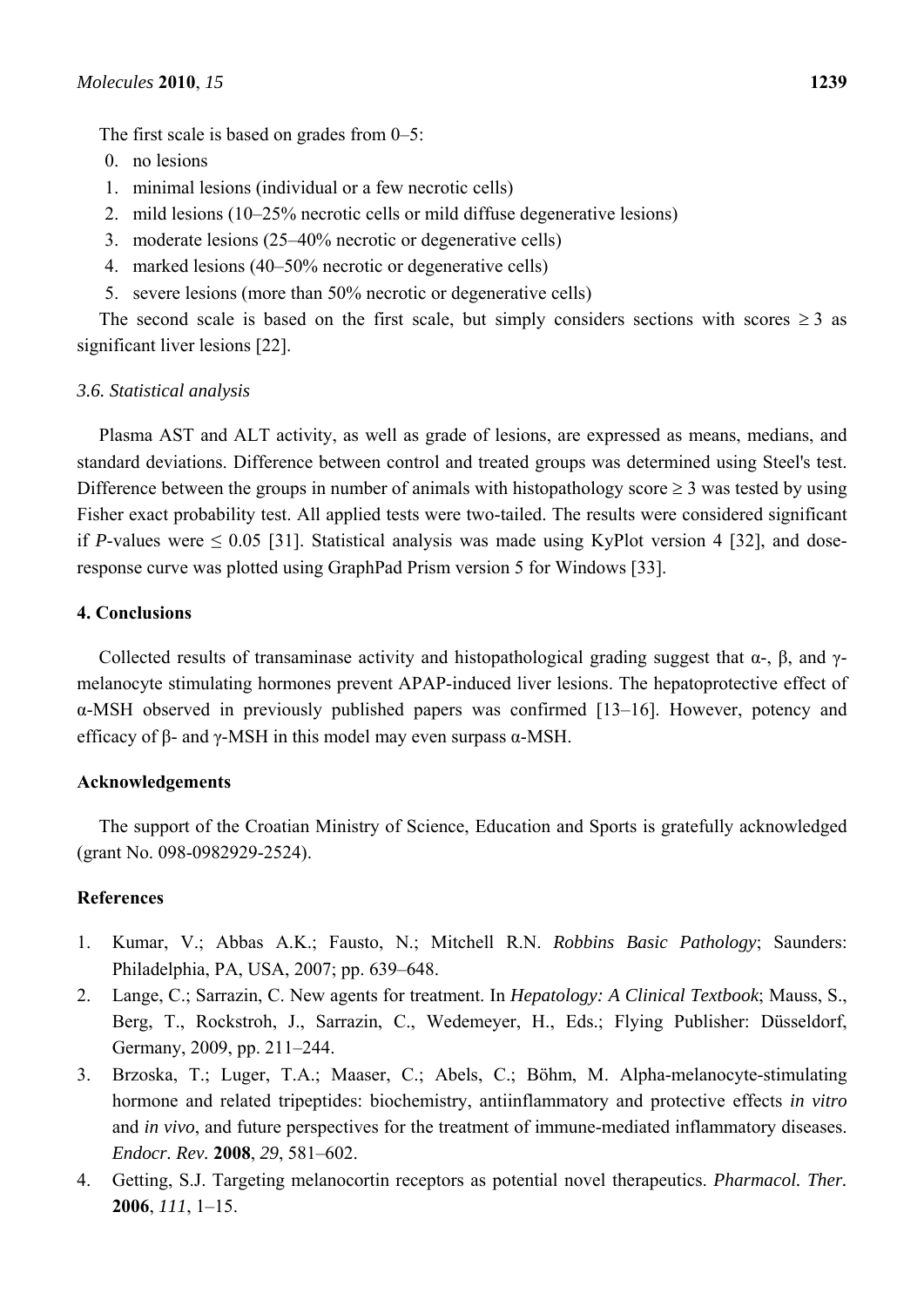- 5. Lee, D.J.; Biros, D.J; Taylor, A.W. Injection of an alpha-melanocyte stimulating hormone expression plasmid is effective in suppressing experimental autoimmune uveitis. *Int. Immunopharmacol*. **2009**, *9*, 1079–1086.
- 6. Kokot, A.; Sindrilaru, A.; Schiller, M.; Sunderkötter, C.; Kerkhoff, C.; Eckes, B.; Scharffetter-Kochanek, K.; Luger, T.A.; Böhm, M. alpha-melanocyte-stimulating hormone suppresses bleomycin-induced collagen synthesis and reduces tissue fibrosis in a mouse model of scleroderma: Melanocortin peptides as a novel treatment strategy for scleroderma? *Arthritis Rheum*. **2009**, *60*, 592–603.
- 7. Getting, S.J.; Riffo-Vasquez, Y.; Pitchford, S.; Kaneva, M.; Grieco, P.; Page, C.P.; Perretti, M.; Spina, D. A role for MC3R in modulating lung inflammation. *Pulm. Pharmacol. Ther*. **2008**, *21*, 866–873.
- 8. Lasaga, M.; Debeljuk, L.; Durand, D.; Scimonelli, T.N.; Caruso, C. Role of alpha-melanocyte stimulating hormone and melanocortin 4 receptor in brain inflammation. *Peptides* **2008**, *29*, 1825–1835.
- 9. Böhm, M.; Luger, T.A.; Tobin, D.J.; Garcia-Borron, J.G. Melanocortin receptor ligands: New horizons for skin biology and clinical dermatology. *J. Invest. Dermatol*. **2006**, *126*, 1966–1975.
- 10. Scholzen, T.E.; Sunderkotter, C.; Kalden, D.H.; Brzoska, T.; Fastrich, M.; Fisbeck, T.; Armstrong, C.A.; Ansel, J.C., Luger, T.A. α-Melanocyte stimulating hormone prevents lipopolysaccharide-induced vasculitis by down-regulating endothelial cell adhesion molecule expression. *Endocrinology* **2003**, *144*, 360–370.
- 11. Spencer, J.D.; Schallreuter, K.U. Regulation of pigmentation in human epidermal melanocytes by functional high-affinity ß-melanocyte-Stimulating hormone/melanocortin-4 receptor signaling*. Endocrinology* **2009**, *150*, 1250–1258.
- 12. Bertolini, A.; Tacchi, R.; Vergoni, A.V. Brain effects of melanocortins. *Pharmacol. Res.* 2**009**, *59*, 13–47.
- 13. Wang, C.H.; Lee, T.H.; Lu, C.N.; Chou, W.Y.; Hung, K.S.; Concejero, A.M.; Jawan, B. Electroporative alpha-MSH gene transfer attenuates thioacetamide-induced murine hepatic fibrosis by MMP and TIMP modulation. *Gene Ther.* **2006**, *13*, 1000–1009.
- 14. Lee, T,H.; Jawan, B.; Chou, W.Y.; Lu, C.N.; Wu, C.L.; Kuo, H.M.; Concejero, A.M.; Wang, C.H. Alpha-melanocyte-stimulating hormone gene therapy reverses carbon tetrachloride induced liver fibrosis in mice. *J. Gene Med*. **2006**, *8*, 764–772.
- 15. Wang, C.H.; Jawan, B.; Lee, T.H.; Hung, K.S., Chou, W.Y.; Lu, C.N.; Liu, J.K.; Chen, Y.J. Single injection of naked plasmid encoding alpha-melanocyte-stimulating hormone protects against thioacetamide-induced acute liver failure in mice. *Biochem. Biophys. Res. Commun*. **2004**, *322*, 153–161.
- 16. Chiao, H.; Foster, S.; Thomas, R.; Lipton, J.; Star, R.A. Alpha-melanocyte-stimulating hormone reduces endotoxin-induced liver inflammation. *J. Clin. Invest.* **1996**, *97*, 2038–2044.
- 17. Nelson, S.D.; Bruschi S.A. Mechanisms of acetaminophen-induced liver disease. In *Drug-Induced liver disease*; Kaplowitz, N., DeLeve, L.D, Eds.; Informa Healthcare: New York, NY, USA, 2007; pp. 353–388.
- 18. Timbrel, J.A. *Principles of Biochemical Toxicology*; Informa Healthcare: New York, NY, USA, 2009; pp. 313–321.